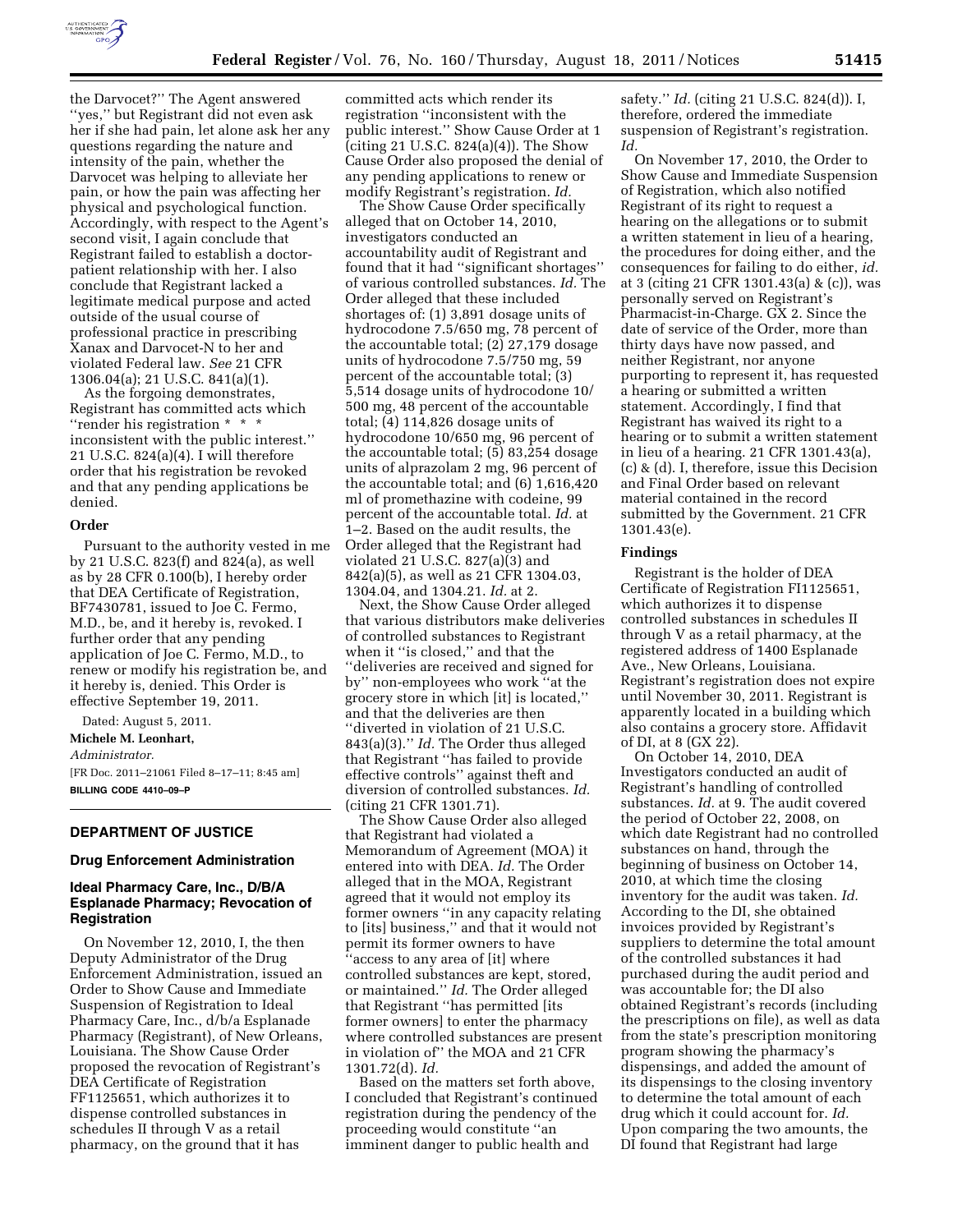shortages of six different drugs. These included:

1. A shortage of 3,891 dosage units of hydrocodone/apap 7.5/650 mg, which was 78 percent of the total amount for which it was accountable;

2. A shortage of 27,179 dosage units of hydrocodone/apap 7.5/750 mg, which was 59 percent of the total amount for which it was accountable;

3. A shortage of 5,514 dosage units of hydrocodone/apap 10/500 mg, which was 48 percent of the total amount for which it was accountable;

4. A shortage of 114,826 dosage units of hydrocodone/apap 10/650 mg. which was 96 percent of the total amount for which it was accountable;

5. A shortage of 83,254 dosage units of alprazolam 2 mg., which was also 96 percent of the total amount for which it was accountable; and

6. A shortage of 1,616,420 ml of promethazine with codeine, a shortage of 99 percent of the total amount for which it was accountable.

*Id.* at 9.

While pharmacy employees told the DI that they were the only persons who accepted controlled substance deliveries, based on the records obtained from one of Registrant's distributors, the DI determined that many of the shipments had been delivered on Saturdays, a day when the pharmacy was closed, and that a number of the shipments were signed for by non-pharmacy employees who worked in the grocery store. *Id.* at 7–8, 10. Moreover, while Registrant's employees had told the DI that McKesson was the only distributor it purchased controlled substances from, Registrant was also purchasing from ANDA and Smith Drug Company. *Id.* at 7–8.

### **Discussion**

Section 304(a) of the Controlled Substances Act (CSA) provides that a registration to ''dispense a controlled substance \* \* \* may be suspended or revoked by the Attorney General upon a finding that the registrant \* \* \* has committed such acts as would render [its] registration under section 823 of this title inconsistent with the public interest as determined under such section.'' 21 U.S.C. 824(a)(4). In making the public interest determination, the CSA requires that the following factors be considered:

(1) The recommendation of the appropriate state licensing board or professional disciplinary authority.

(2) The applicant's experience in  $\operatorname{dispensing}^{\textcolor{red}{\star} \textcolor{blue}{\star} \textcolor{red}{\star}}$   $\textcolor{red}{\star}$  controlled substances.

(3) The applicant's conviction record under Federal or State laws relating to the

manufacture, distribution, or dispensing of controlled substances.

(4) Compliance with applicable State, Federal, or local laws relating to controlled substances.

(5) Such other conduct which may threaten the public health and safety.

21 U.S.C. 823(f).

These factors are considered in the disjunctive. *Robert A. Leslie, M.D.,* 68 FR 15227, 15230 (2003). I may rely on any one or a combination of factors, and I may give each factor the weight I deem appropriate in determining whether to revoke an existing registration. *Id.*  Moreover, I am ''not required to make findings as to all the factors.'' *Hoxie* v. *DEA,* 419 F.3d 477, 482 (6th Cir. 2005); *see also Morall* v. *DEA,* 412 F.3d 165, 173–74 (D.C. Cir. 2005). The Government bears the burden of proof. 21 CFR 1316.56.

Having considered all of the factors, I conclude that the evidence pertinent to Registrant's compliance with applicable laws related to controlled substances (factor four) is dispositive and supports a finding that it has committed acts which render its registration ''inconsistent with the public interest.'' 21 U.S.C. 824(a)(4).

As found above, DIs conducted an audit of Registrant's handling of various controlled substances and found that it could not account for extraordinary quantities of four different formulations of hydrocodone, a schedule III controlled substance, and alprazolam 2 mg (generic for Xanax), a schedule IV controlled substance; both of these drugs are highly popular with drug abusers. *See* 21 CFR 1308.13(e); 13018.14(c). More specifically, approximately 150,000 dosage units of various hydrocodone drugs and 83,000 dosage units of alprazolam (96% of the amount purchased) were purchased by Registrant and could not be accounted for. In addition, 1.6 million mls of promethazine with codeine (99% of the amount purchased), another highlyabused controlled substance, was purchased by Registrant and could not be accounted for.

Pursuant to DEA regulations, all ''registrants shall provide effective controls and procedures to guard against theft and diversion of controlled substances.'' 21 CFR 1301.71(a). Among the factors DEA considers in assessing whether a registrant maintains effective controls against theft and diversion, is ''[t]he adequacy of the registrant's \* \* \* system for monitoring the receipt \* \* \* distribution, and disposition of controlled substances in its operations.'' *Id.* 1301.71(b)(14).

Moreover, under Federal law and DEA regulations, ''every registrant

under this subchapter \* \* \* distributing, or dispensing a controlled substance or substances shall maintain, on a current basis, a complete and accurate record of each such substance \* \* \* received, sold, delivered, or otherwise disposed of by [it].'' 21 U.S.C. 827(a)(3). *See also* 21 CFR 1304.03; 1304.04, 1304.21, 1304.22(c). A registrant is required to maintain these records for at least two years. *Id.*  § 827(b) (''every inventory or other record required under this section \* \* \* shall be kept and be available, for at least two years, for inspection and copying''). *See also* 21 CFR 1304.03 (''Each registrant shall maintain the records and inventories and shall file the reports required by this part, except as exempted by this section.''); *id.*  § 1304.04 (mandating that records be maintained for at least two years and be available for inspection and copying). *See also Paul H. Volkman,* 73 FR 30630, 30644 (2008) (''Recordkeeping is one of the CSA's central features; a registrant's accurate and diligent adherence to this obligation is absolutely essential to protect against the diversion of controlled substances.'').

Whether the shortages are attributable to outright diversion by either pharmacy or store employees, theft, or the failure to maintain accurate records, does not matter. What is clear is that Registrant purchased several hundred thousand dosage units of highly abused controlled substances which cannot be accounted for and that it has committed acts which render its registration ''inconsistent with the public interest.'' 21 U.S.C. 824(a)(4). Accordingly, I will order that Registrant's registration be revoked and that any pending application be denied.1

Registrant's loss of state authority thus provides an additional ground to revoke its registration. *See Bourne Pharmacy, Inc.,* 72 FR 18273, 18274 (2007). However, the State's suspension was not cited as a basis for Agency action in the Order to Show Cause (as it occurred five days after the latter was issued) and there are no pleadings establishing that the Agency subsequently gave notice of its intent to rely

<sup>1</sup>On November 17, 2010, the Louisiana Board of Pharmacy issued an Active Suspension Notice to Registrant, which placed its Louisiana Pharmacy Permit in active suspension pending further proceedings. Thus, Registrant also no longer meets the CSA's requirement for holding a registration that it be ''authorized to dispense \* \* \* controlled substances under the laws of the State in which [it] practices.'' 21 U.S.C. 823(f); *see also id.* § 824(a)(3) (authorizing revocation where registrant's ''[s]tate license or registration [has been] suspended \* by competent State authority and [registrant] is no longer authorized by State law to engage in the \* \* \* dispensing of controlled substances''); *id.* § 802(21) (defining ''[t]he term 'practitioner' [to] mean[] a \* \* \* pharmacy \* \* \* licensed, registered, or otherwise permitted, by the United States or the jurisdiction in which [it] practices \* \* \* to dispense \* \* \* a controlled substance in the course of professional practice'').